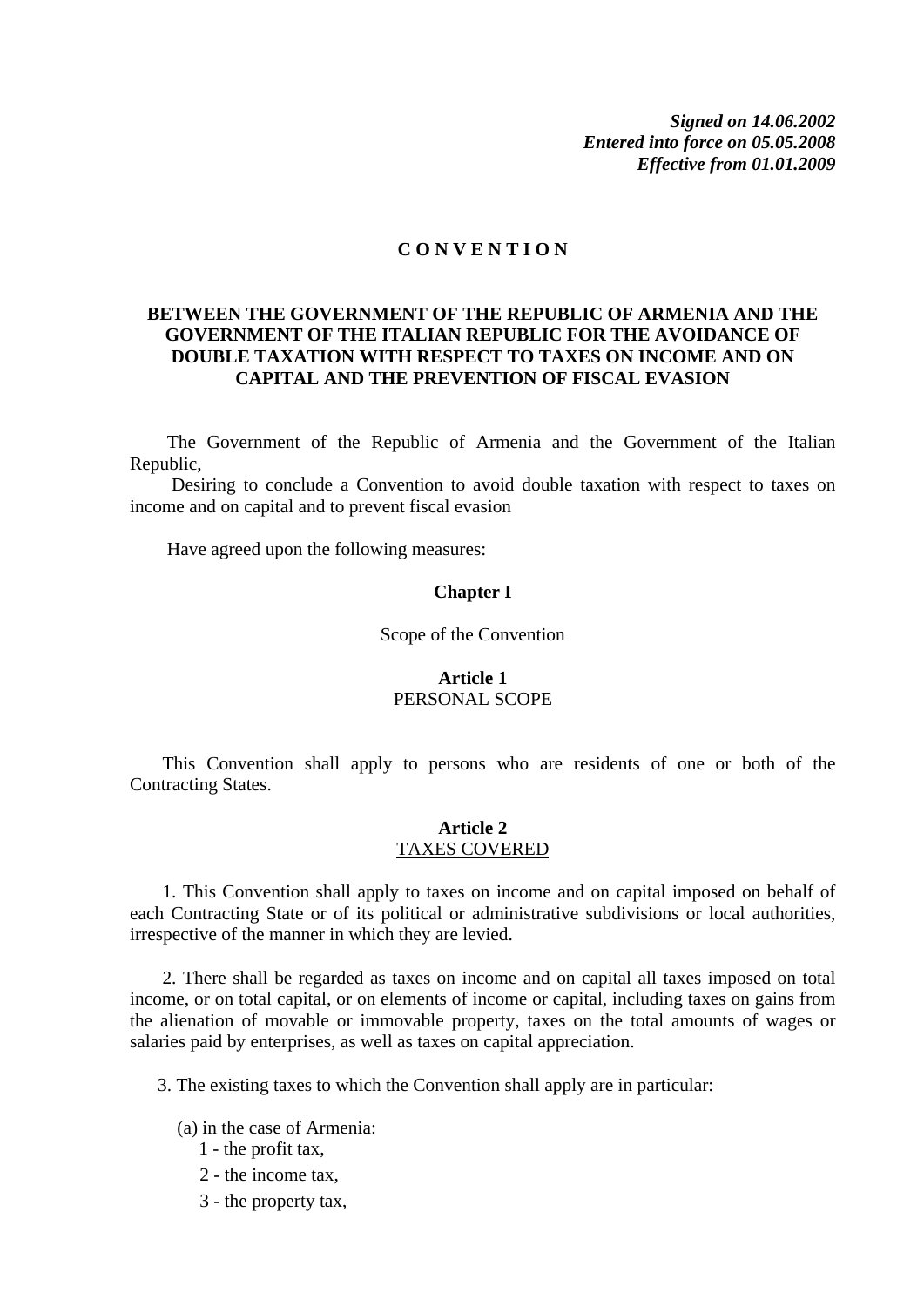4 - the land tax

 whether or not they are collected by withholding at source (hereinafter referred to as "Armenian tax");

(b) in the case of Italy:

1 - the personal income tax (l'imposta sul reddito delle persone fisiche);

2 - the corporate income tax (l'imposta sul reddito delle persone giuridiche);

 3 - the regional tax on productive activities (l'imposta regionale sulle attività produttive)

whether or not they are collected by withholding at source

(hereinafter referred to as "Italian tax").

 4. This Convention shall also apply to any identical or substantially similar taxes which are imposed after the date of signature of this Convention in addition to, or in place of, the existing taxes. The competent authorities of the Contracting States shall notify each other within a reasonable period of any significant change which have been made in their respective taxation laws.

# **Chapter II**

### **Definitions**

### **Article 3**  GENERAL DEFINITIONS

1. In this Convention, unless the context otherwise requires:

(a) the term "Armenia" means the Republic of Armenia;

(b) the term "Italy" means the Italian Republic;

 (c) the terms "a Contracting State" and "the other Contracting State " mean Armenia or Italy, as the context requires;

(d) the term "person" includes an individual, a company and any other body of persons;

 (e) the term "company" means any body corporate or any entity which is treated as a body corporate for tax purposes;

 (f) the terms "enterprise of a Contracting State" and "enterprise of the other Contracting State" mean respectively an enterprise carried on by a resident of a Contracting State and an enterprise carried on by a resident of the other Contracting State;

 (g) the term "international traffic" means any transport by a ship or aircraft operated by an enterprise which has its place of effective management in a Contracting State, except when the ship or aircraft is operated solely between places in the other Contracting State;

(h) the term "nationals" means:

(i) all individuals possessing the nationality of a Contracting State;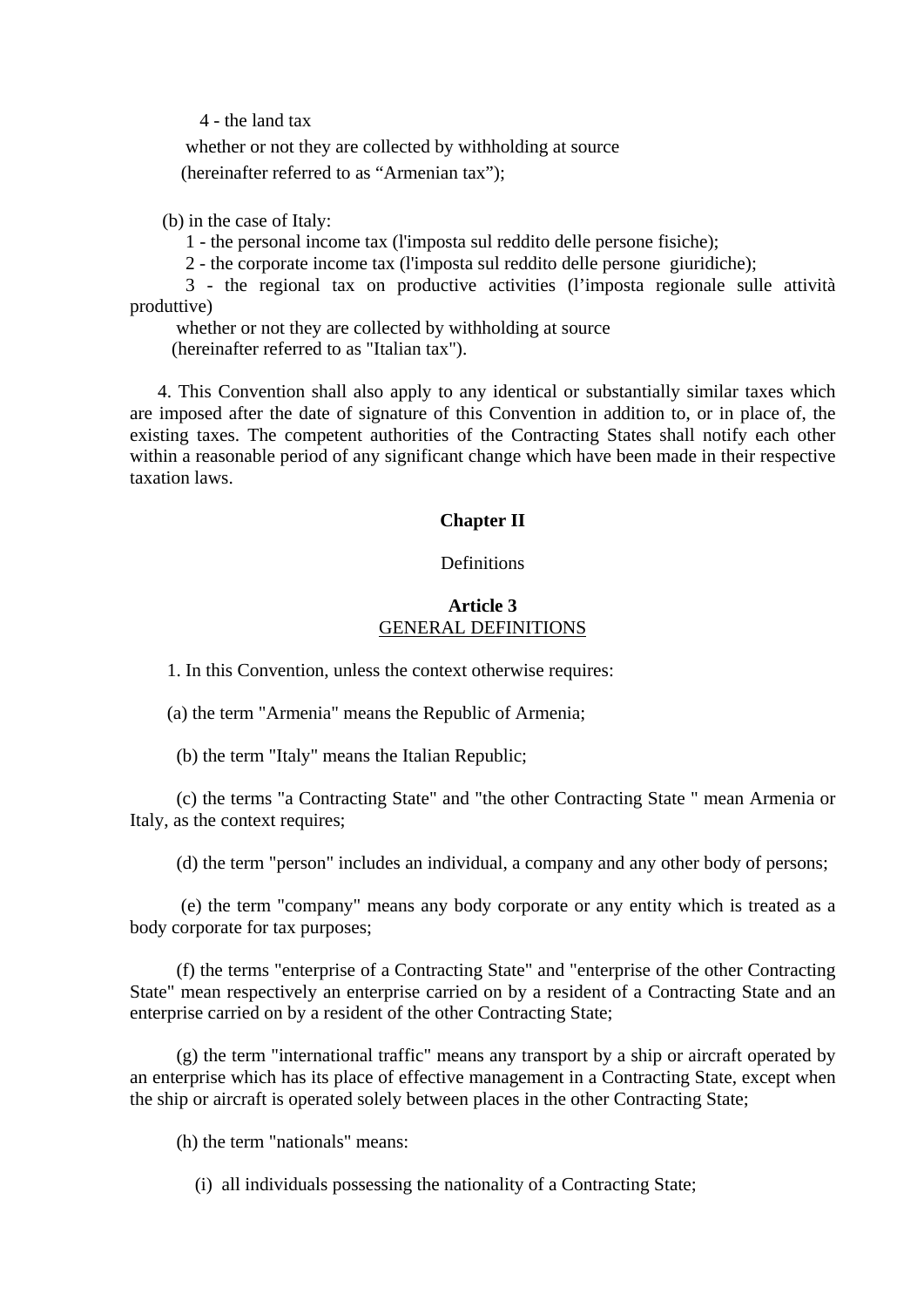ii) all legal persons, partnerships and associations deriving their status as such from the laws in force in a Contracting State;

(i) the term "competent authority" means:

 (i) in the case of Armenia, the Minister of Finance and Economy and Minister of State Revenues or their authorised representative;

(ii) in the case of Italy, the Ministry of Economy and Finance.

 2. As regards the application of this Convention by a Contracting State any term not defined therein shall, unless the context otherwise requires, have the meaning which it has under the laws of that Contracting State concerning the taxes to which the Convention applies.

## **Article 4**  RESIDENT

 1. For the purposes of this Convention, the term "resident of a Contracting State" means any person who, under the law of that State, is liable to tax therein by reason of his domicile, residence, place of incorporation, place of management, or any other criterion of a similar nature. But this term does not include any person who is liable to tax in that State in respect only of income from sources in that State or capital situated therein.

 2. Where by reason of the provisions of paragraph 1 an individual is a resident of both Contracting States, then his status shall be determined as follows:

 (a) he shall be deemed to be a resident of the Contracting State in which he has a permanent home available to him. If he has a permanent home available to him in both Contracting States, he shall be deemed to be a resident of the Contracting State with which his personal and economic relations are closer (centre of vital interests);

 (b) if the Contracting State in which he has his centre of vital interests cannot be determined, or if he has not a permanent home available to him in either Contracting State, he shall be deemed to be a resident of the Contracting State in which he has an habitual abode;

 (c) if he has an habitual abode in both Contracting States or in neither of them, he shall be deemed to be a resident of the Contracting State of which he is a national;

 (d) if he is a national of both Contracting States or of neither of them, the competent authorities of the Contracting States shall settle the question by mutual agreement.

 3. Where by reason of the provisions of paragraph 1, a person other than an individual is a resident of both Contracting States, then it shall be deemed to be a resident of the State in which its place of effective management is situated.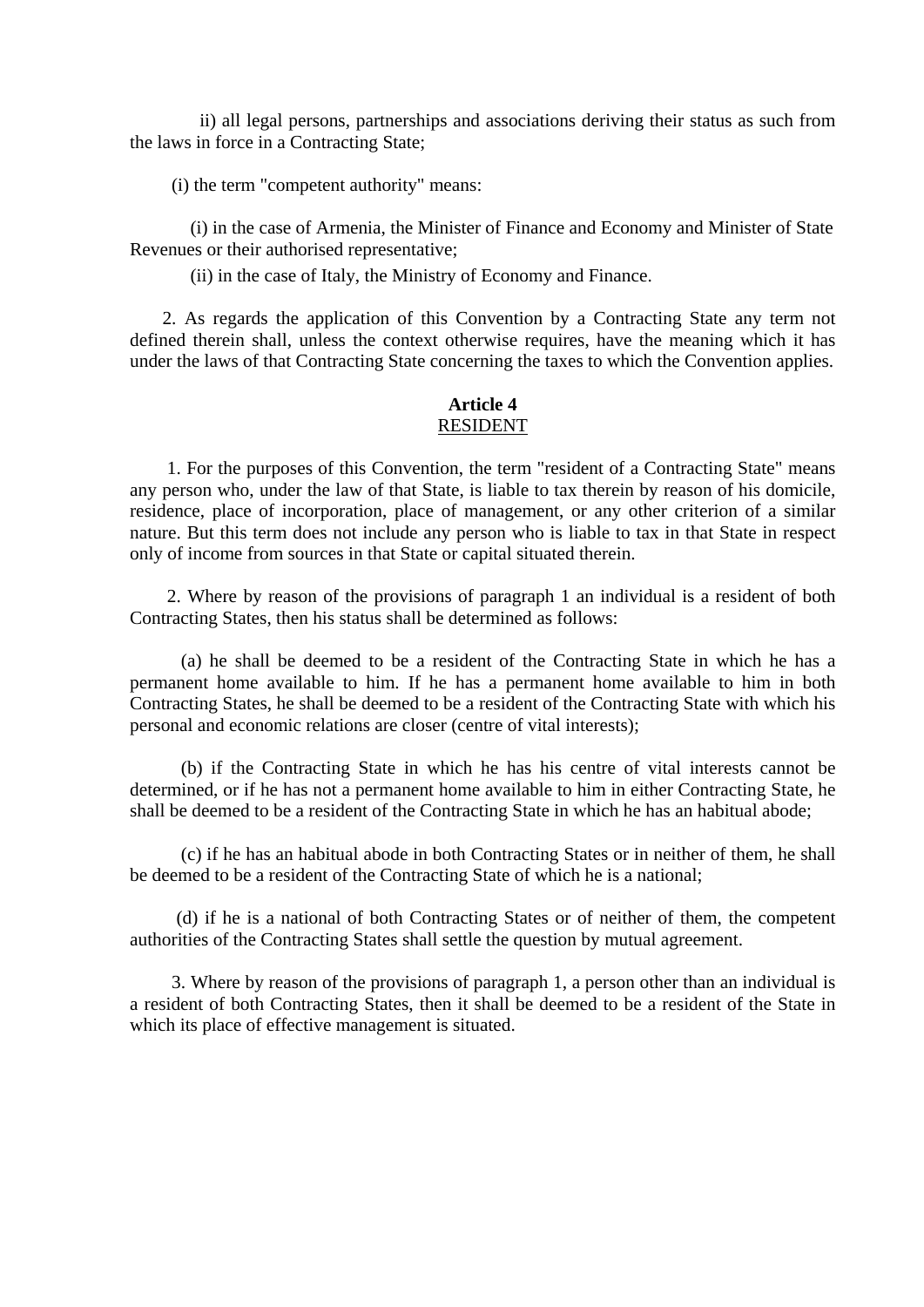#### **Article 5**  PERMANENT ESTABLISHMENT

 1. For the purposes of this Convention, the term "permanent establishment" means a fixed place of business in which the business of the enterprise is wholly or partly carried on.

2. The term "permanent establishment" shall include especially:

(a) a place of management;

(b) a branch;

(c) an office;

(d) a factory;

(e) a workshop;

(f) a mine, quarry or other place of extraction of natural resources;

 (g) a building site or construction, or assembly project which exists for more than nine months.

3. The term "permanent establishment" shall not be deemed to include:

 (a) the use of facilities solely for the purpose of storage, display or delivery of goods or merchandise belonging to the enterprise;

 (b) the maintenance of a stock of goods or merchandise belonging to the enterprise solely for the purpose of storage, display or delivery;

 (c) the maintenance of a stock of goods or merchandise belonging to the enterprise solely for the purpose of processing by another enterprise;

 (d) the maintenance of a fixed place of business solely for the purpose of purchasing goods or merchandise, or of collecting information, for the enterprise;

 (e) the maintenance of a fixed place of business solely for the purpose of advertising, for the supply of information, for scientific research, or for similar activities which have a preparatory or auxiliary character for the enterprise.

 4. A person acting in a Contracting State on behalf of an enterprise of the other Contracting State - other than an agent of an independent status to whom paragraph 5 applies - shall be deemed to be a permanent establishment in the first-mentioned State if he has, and habitually exercises in that State, an authority to conclude contracts in the name of the enterprise, unless his activities are limited to the purchase of goods or merchandise for the enterprise.

 5. An enterprise of a Contracting State shall not be deemed to have a permanent establishment in the other Contracting State merely because it carries on business in that other State through a broker, general commission agent or any other agent of an independent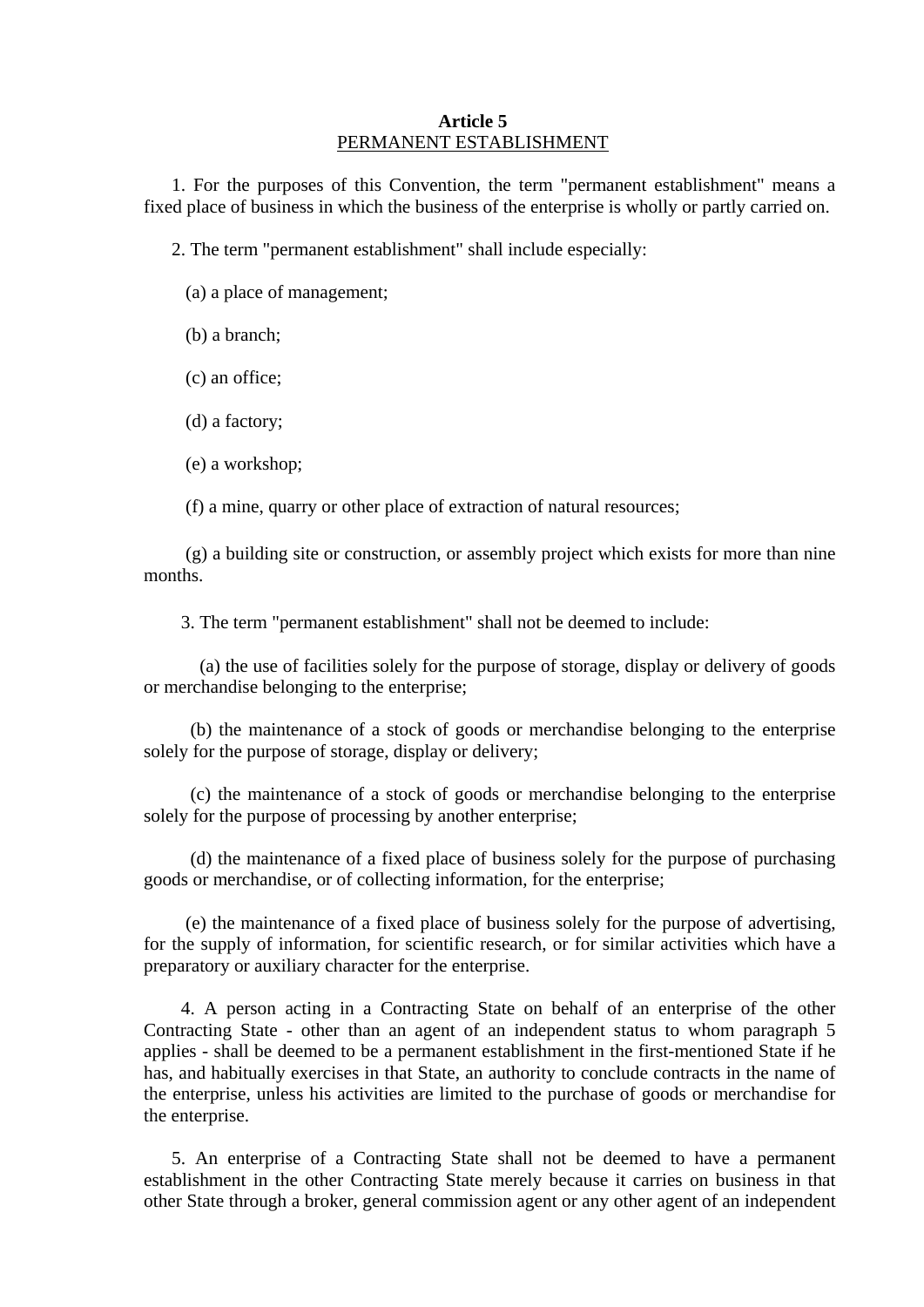status, where such persons are acting in the ordinary course of their business. However, when the activities of such an agent are devoted wholly or almost wholly on behalf of that enterprise, he will not be considered an agent of an independent status within the meaning of this paragraph.

 6. The fact that a company which is a resident of a Contracting State controls or is controlled by a company which is a resident of the other Contracting State, or which carries on business in that other State (whether through a permanent establishment or otherwise) shall not of itself constitute either company a permanent establishment of the other.

#### **Chapter III**

#### Taxation of income

### **Article 6**  INCOME FROM IMMOVABLE PROPERTY

 1. Income derived by a resident of a Contracting State from immovable property (including income from agriculture or forestry) situated in the other Contracting State may be taxed in that other State.

 2. The term "immovable property" shall be defined in accordance with the law of the Contracting State in which the property in question is situated. The term shall in any case include property accessory to immovable property, livestock and equipment used in agriculture and forestry, rights to which the provisions of general law respecting landed property apply. Usufruct of immovable property and rights to variable or fixed payments as consideration for the working of, or the right to work, mineral deposits, sources and other natural resources shall also be considered as "immovable property". Ships, boats and aircraft shall not be regarded as immovable property.

 3. The provisions of paragraph 1 shall apply to income derived from the direct use, letting, or use in any other form of immovable property.

 4. The provisions of paragraphs 1 and 3 shall also apply to the income from immovable property of an enterprise and to income from immovable property used for the performance of independent personal services.

#### **Article 7**  BUSINESS PROFITS

 1. The profits of an enterprise of a Contracting State shall be taxable only in that State unless the enterprise carries on business in the other Contracting State through a permanent establishment situated therein. If the enterprise carries on business as aforesaid, the profits of the enterprise may be taxed in the other State but only so much of them as is attributable to that permanent establishment.

 2. Subject to the provisions of paragraph 3, where an enterprise of a Contracting State carries on business in the other Contracting State through a permanent establishment situated therein, there shall in each Contracting State be attributed to that permanent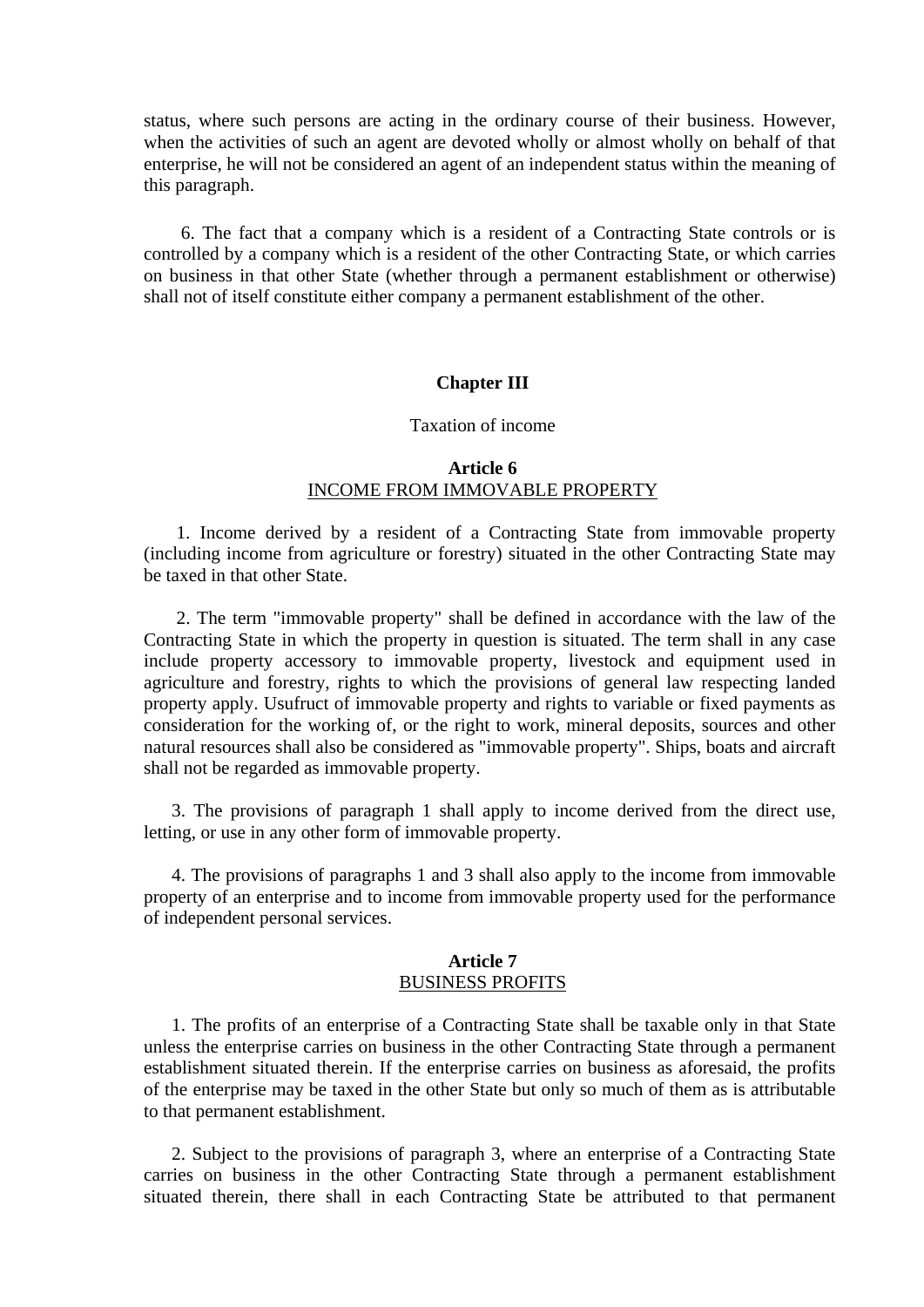establishment the profits which it might be expected to make if it were a distinct and separate enterprise engaged in the same or similar activities under the same or similar conditions and dealing wholly independently with the enterprise of which it is a permanent establishment.

 3. In the determination of the profits of a permanent establishment, there shall be allowed as deduction expenses which are incurred for the purposes of the permanent establishment including executive and general administrative expenses so incurred, whether in the State in which the permanent establishment is situated or elsewhere.

 4. Insofar as it has been customary in a Contracting State to determine the profits to be attributed to a permanent establishment on the basis of an apportionment of the total profits of the enterprise to its various parts, nothing in paragraph 2 shall preclude that Contracting State from determining the profits to be taxed by such an apportionment as may be customary. The method of apportionment adopted shall, however, be such that the result shall be in accordance with the principles embodied in this Article.

 5. No profits shall be attributed to a permanent establishment by reason of the mere purchase by that permanent establishment of goods or merchandise for the enterprise.

 6. For the purposes of the preceding paragraphs, the profits to be attributed to the permanent establishment shall be determined by the same method year by year unless there is good and sufficient reason to the contrary.

 7. Where profits include items of income which are dealt with separately in other Articles of this Convention, then the provisions of those Articles shall not be affected by the provisions of this Article.

### **Article 8**  SHIPPING AND AIR TRANSPORT

 1. Profits from the operation of ships or aircraft in international traffic shall be taxable only in the Contracting State in which the place of effective management of the enterprise is situated.

 2. If the place of effective management of a shipping enterprise is aboard a ship, then it shall be deemed to be situated in the Contracting State in which the home harbour of the ship is situated or, if there is no such home harbour, in the Contracting State of which the operator of the ship is a resident.

 3. The provisions of paragraph 1 shall also apply to profits derived from the participation in a pool, a joint business or in an international operating agency.

# **Article 9**  ASSOCIATED ENTERPRISES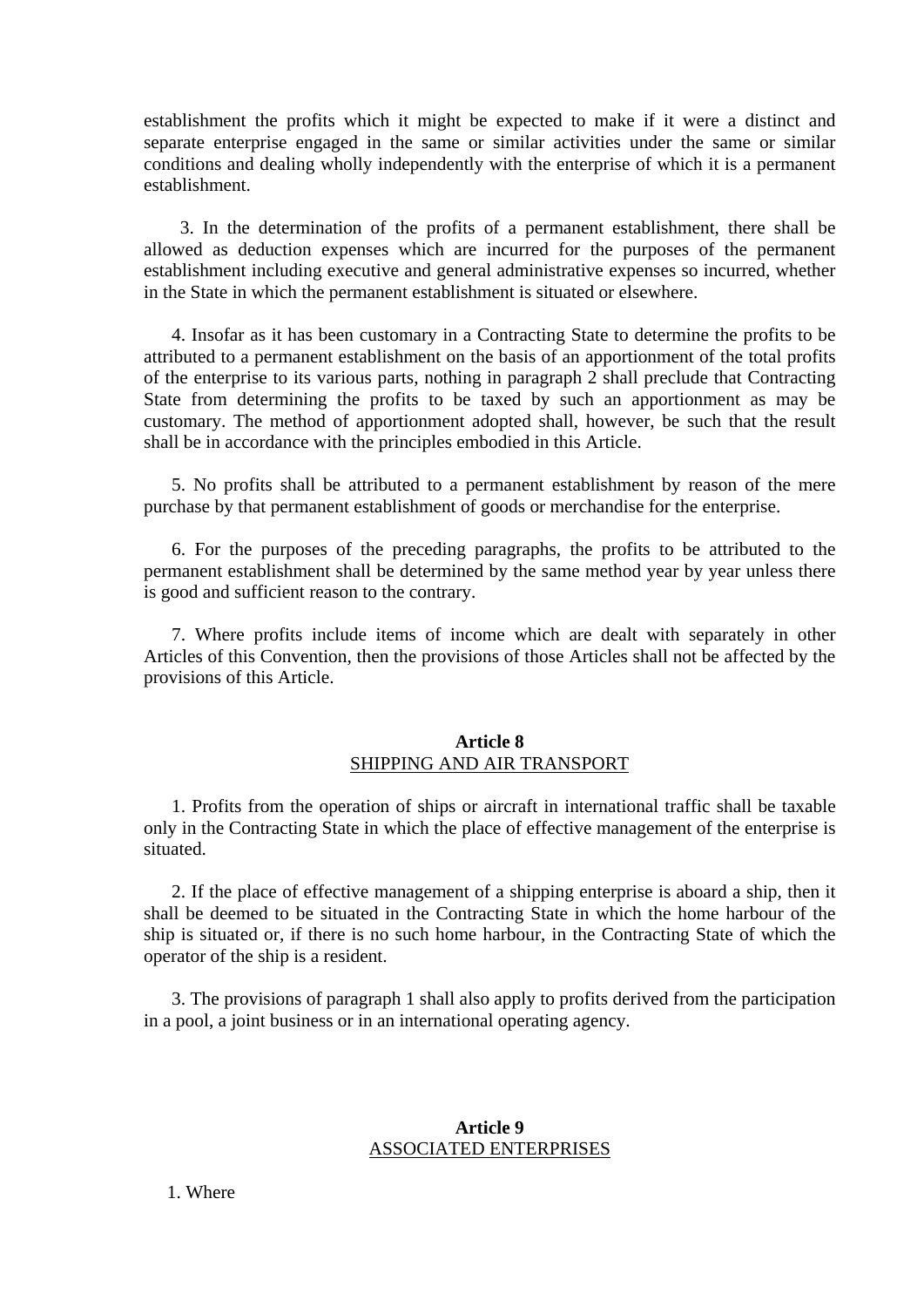(a) an enterprise of a Contracting State participates directly or indirectly in the management, control or capital of an enterprise of the other Contracting State, or

 (b) the same persons participate directly or indirectly in the management, control or capital of an enterprise of a Contracting State and an enterprise of the other Contracting State,

and in either case conditions are made or imposed between the two enterprises in their commercial or financial relations which differ from those which would be made between independent enterprises, then any profits which would, but for those conditions, have accrued to one of the enterprises, but, by reason of those conditions, have not so accrued, may be included in the profits of that enterprise and taxed accordingly.

 2. Where a Contracting State includes in the profits of an enterprise of that State - and taxes accordingly - profits on which an enterprise of the other Contracting State has been charged to tax in that other State and the profits so included are profits which could have accrued to the enterprise of the first-mentioned State if the conditions made between the two enterprises had been those which would have been made between independent enterprises, than that other State shall make an appropriate adjustment to the amount of the tax charged therein on those profits. Any such adjustment shall be made only in accordance with the mutual agreement procedure provided for by Article 26 of this Convention.

# **Article 10**

### DIVIDENDS

 1. Dividends paid by a company which is a resident of a Contracting State to a resident of the other Contracting State may be taxed in that other State.

 2. However, such dividends may also be taxed in the Contracting State of which the company paying the dividends is a resident and according to the laws of that State, but if the recipient is the beneficial owner of the dividends the tax so charged shall not exceed:

 a) 5 per cent of the gross amount of the dividends if the beneficial owner is a company which has owned directly at least 10 per cent of the capital of the company paying the dividends (this share should to be at least 100,000 US\$ or its equivalent in other currency) for a period of at least 12 months preceding the date the dividends were declared.

b) 10 per cent of the gross amount of the dividends in all other cases.

The competent authorities of the Contracting States shall by mutual agreement settle the mode of application of this limitation.

 This paragraph shall not affect the taxation of the company in respect of the profits out of which the dividends are paid.

 3. The term "dividends" as used in this Article means income from shares, "jouissance" shares or "jouissance" rights, mining shares, founders' shares or other rights, not being debtclaims, participating in profits, as well as income from other corporate rights which is subjected to the same taxation treatment as income from shares by the taxation laws of the State of which the company making the distribution is a resident.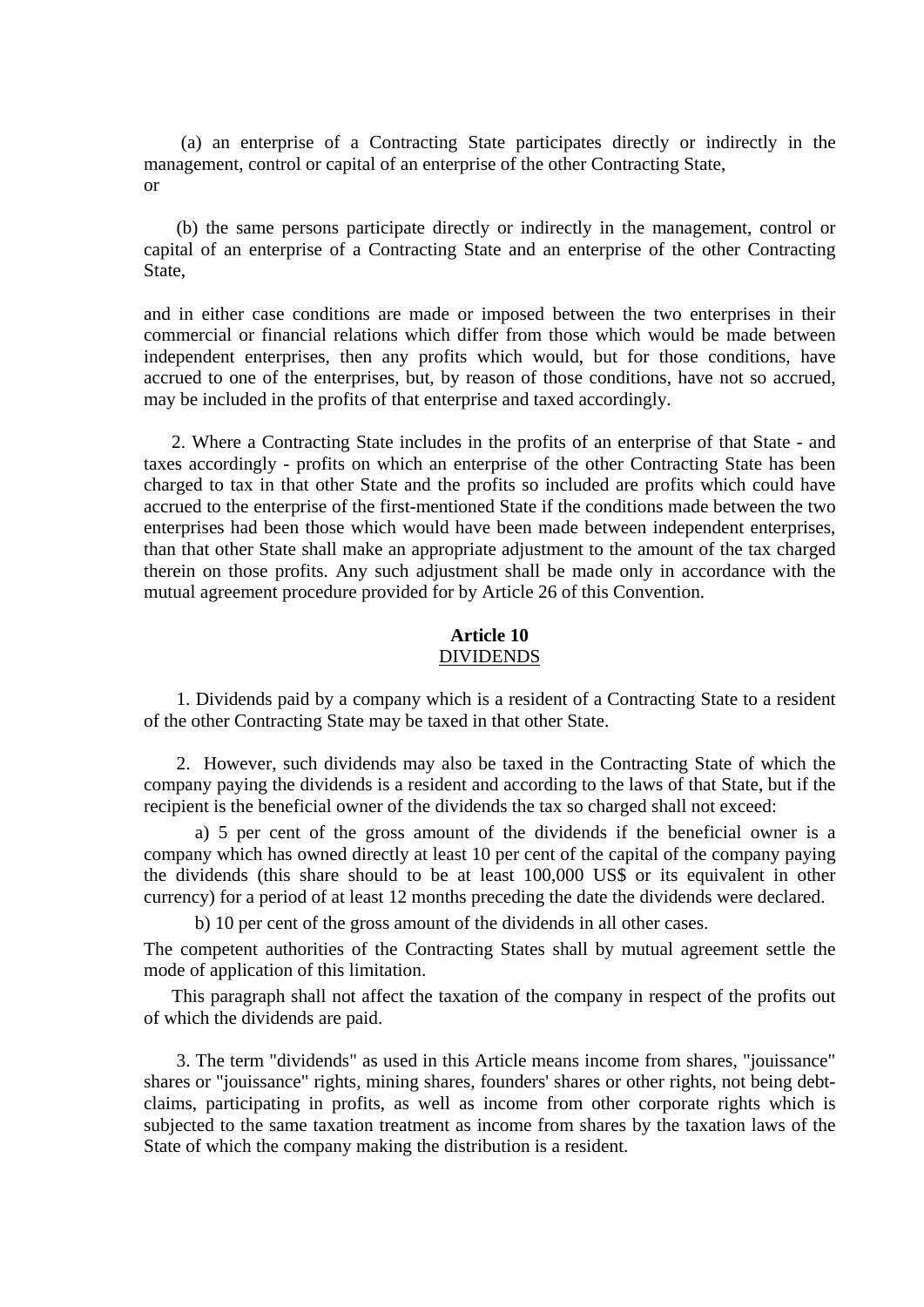4. The provisions of paragraphs 1 and 2 shall not apply if the beneficial owner of the dividends, being a resident of a Contracting State, carries on business in the other Contracting State of which the company paying the dividends is a resident, through a permanent establishment situated therein or performs in that other State independent personal services from a fixed base situated therein and the holding in respect of which the dividends are paid is effectively connected with such permanent establishment or fixed base. In such a case the dividends are taxable in that other Contracting State according to its own law.

 5. Where a company which is a resident of a Contracting State, derives profits or income from the other Contracting State that other State may not impose any tax on the dividends paid by the company, except insofar as such dividends are paid to a resident of that other State or insofar as the holding in respect of which the dividends are paid is effectively connected with a permanent establishment or a fixed base situated in that other State, nor subject the company's undistributed profits to a tax on the company's undistributed profits, even if the dividends paid or the undistributed profits consist wholly or partly of profits or income arising in such other State.

### **Article 11**  INTEREST

 1. Interest arising in a Contracting State and paid to a resident of the other Contracting State may be taxed in that other State.

 2. However, such interest may also be taxed in the Contracting State in which it arises and according to the laws of that State, but if the recipient is the beneficial owner of the interest the tax so charged shall not exceed 10 per cent of the gross amount of the interest. The competent authorities of the Contracting States shall by mutual agreement settle the mode of application of this limitation.

 3. Notwithstanding the provisions of paragraph 2, interest shall be exempted from tax in the Contracting State in which it arises if:

 a) the payer of the interest is the Government of that Contracting State, or a local authority thereof, or

 b) the interest is paid to the Government of the other Contracting state or local authority thereof or any agency or instrumentality (including a financial institution) wholly owned by that other Contracting State or local authority thereof, or

 c) the interest is paid to any other agency or instrumentality (including a financial institution) in relation to loans made in application of an Agreement concluded between the Governments of the Contracting States, or

 d) the interest is paid on a loan of any nature – not represented by bearer instruments – granted by a banking enterprise.

 4. The term "interest" as used in this Article means income from Government securities, bonds or debentures, whether or not secured by mortgage and whether or not carrying a right to participate in profits, and debt-claims of every kind as well as all other income assimilated to income from money lent by the taxation law of the State in which the income arises.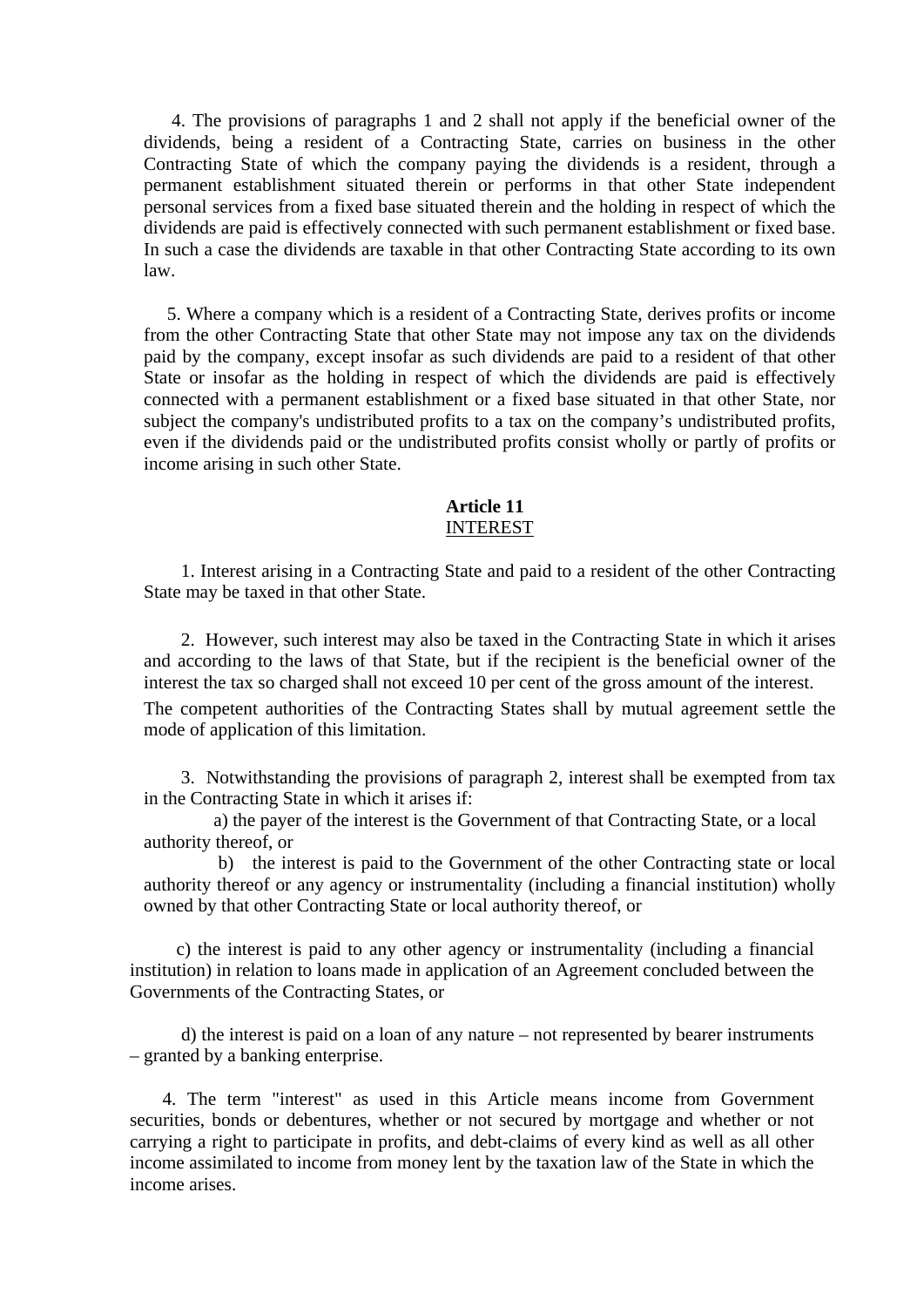5. The provisions of paragraphs 1, 2 and 3 shall not apply if the beneficial owner of the interest, being a resident of a Contracting State, carries on business in the other Contracting State, in which the interest arises, through a permanent establishment situated therein, or performs in that other State independent personal services from a fixed base situated therein, and the debt-claim in respect of which the interest is paid is effectively connected with such permanent establishment or fixed base. In such a case, the interest is taxable in that other Contracting State according to its own law.

 6. Interest shall be deemed to arise in a Contracting State when the payer is that State itself, a political or administrative subdivision, a local authority or a resident of that State. Where, however, the person paying the interest, whether he is a resident of a Contracting State or not, has in a Contracting State a permanent establishment or a fixed base in connection with which the indebtedness on which the interest is paid was incurred, and such interest is borne by such permanent establishment or fixed base, then such interest shall be deemed to arise in the State in which the permanent establishment or fixed base is situated.

 7. Where, by reason of a special relationship between the payer and the beneficial owner or between both of them and some other person, the amount of the interest, having regard to the debt-claim for which it is paid, exceeds the amount which would have been agreed upon by the payer and the beneficial owner in the absence of such relationship, the provisions of this Article shall apply only to the last-mentioned amount. In such case, the excess part of the payments shall remain taxable according to the law of each Contracting State, due regard being had to the other provisions of this Convention.

# **Article 12**

# ROYALTIES

 1. Royalties arising in a Contracting State and paid to a resident of the other Contracting State may be taxed in that other State.

 2. However, such royalties may also be taxed in the Contracting State in which they arise and according to the laws of that State, but if the recipient is the beneficial owner of the royalties the tax so charged shall not exceed 7 per cent of the gross amount of the royalties.

 The competent authorities of the Contracting States shall by mutual agreement settle the mode of application of this limitation.

 3. The term "royalties" as used in this Article means payments of any kind received as a consideration for the use of, or the right to use, any copyright of literary, artistic or scientific work including computer software, cinematograph films or films or tapes for television or broadcasting, any patent, trade mark, design or model, plan, secret formula or process, or for the use of, or the right to use, industrial, commercial or scientific equipment, and for information concerning industrial, commercial or scientific experience.

 4. The provisions of paragraphs 1 and 2 shall not apply if the beneficial owner of the royalties, being a resident of a Contracting State, carries on business in the other Contracting State in which the royalties arise through a permanent establishment situated therein, or performs in that other State independent personal services from a fixed base situated therein, and the right or property in respect of which the royalties are paid is effectively connected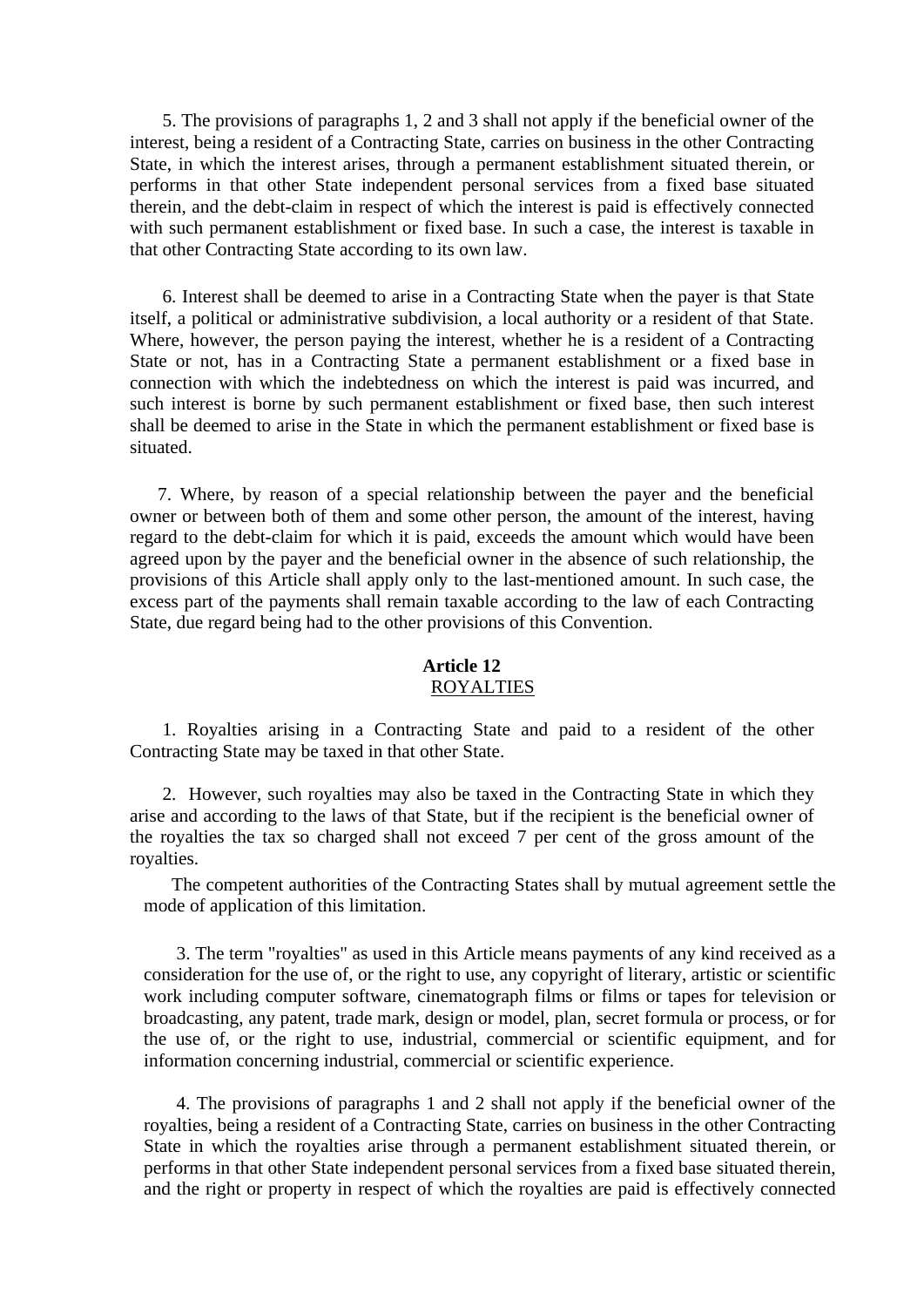with such permanent establishment or fixed base. In such a case, the royalties are taxable in that other Contracting State according to its own law.

 5. Royalties shall be deemed to arise in a Contracting State when the payer is that State itself, a political or administrative subdivision, a local authority or a resident of that State. Where, however, the person paying the royalties, whether he is a resident of a Contracting State or not, has in a Contracting State a permanent establishment or a fixed base in connection with which the liability to pay the royalties was incurred, and such royalties are borne by such permanent establishment or fixed base, then such royalties shall be deemed to arise in the State in which the permanent establishment or fixed base is situated.

 6. Where, by reason of a special relationship between the payer and the beneficial owner or between both of them and some other person, the amount of royalties, having regard to the use, right or information for which they are paid, exceeds the amount which would have been agreed upon by the payer and the beneficial owner in the absence of such relationship, the provisions of this Article shall apply only to the last-mentioned amount. In that case, the excess part of the payments shall remain taxable according to the law of each Contracting State, due regard being had to the other provisions of this Convention.

### **Article 13**  CAPITAL GAINS

 1. Gains from the alienation of immovable property, as defined in paragraph 2 of Article 6, may be taxed in the Contracting State in which such property is situated.

 2. Gains from the alienation of movable property forming part of the business property of a permanent establishment which an enterprise of a Contracting State has in the other Contracting State or of movable property pertaining to a fixed base available to a resident of a Contracting State in the other Contracting State for the purpose of performing independent personal services, including such gains from the alienation of such a permanent establishment (alone or with the whole enterprise) or of such fixed base, may be taxed in that other State.

 3. Gains from the alienation of ships or aircraft operated in international traffic or movable property pertaining to the operation of such ships or aircraft shall be taxable only in the Contracting State in which the place of effective management of the enterprise is situated.

 4. Gains derived by a resident of a Contracting State from the alienation of shares or other corporate rights in a company the assets of which consist mainly of immovable property situated in the other Contracting State may be taxed in that State.

 5. Gains from the alienation of any property other than that referred to in paragraphs 1, 2 and 3, shall be taxable only in the Contracting State of which the alienator is a resident.

#### **Article 14**  INDEPENDENT PERSONAL SERVICES

 1. Income derived by a resident of a Contracting State in respect of professional services or other independent activities of a similar character shall be taxable only in that State unless he has a fixed base regularly available to him in the other Contracting State for the purpose of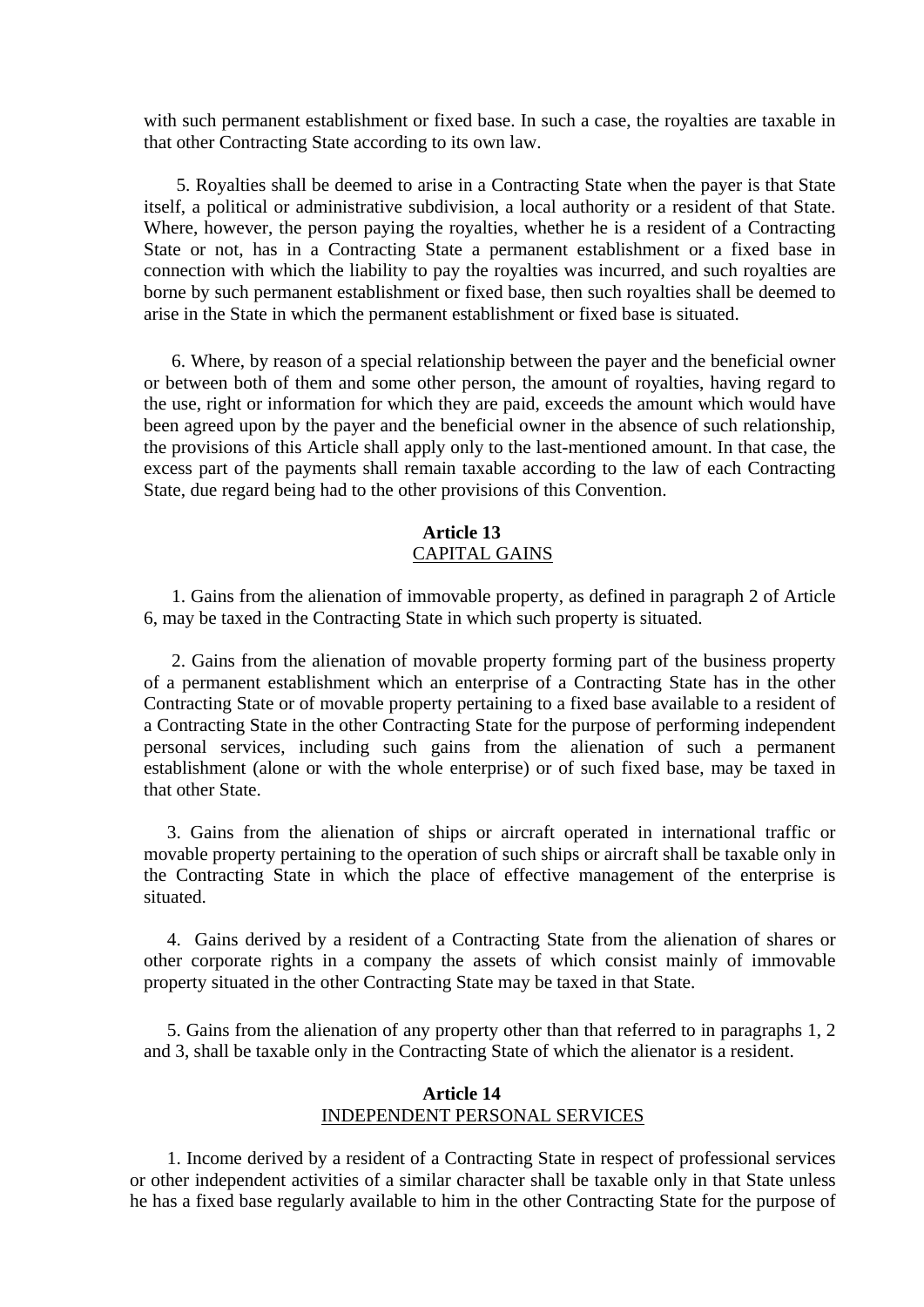performing his activities. If he has such a fixed base, the income may be taxed in the other Contracting State but only so much of it as is attributable to that fixed base.

 2. The term "professional services" includes, especially, independent scientific, literary, artistic, educational or teaching activities as well as the independent activities of physicians, lawyers, engineers, architects, dentists and accountants.

#### **Article 15**  DEPENDENT PERSONAL SERVICES

 1. Subject to the provisions of Articles 16, 18, 19 and 20 salaries, wages and other similar remuneration derived by a resident of a Contracting State in respect of an employment shall be taxable only in that State unless the employment is exercised in the other Contracting State. If the employment is so exercised, such remuneration as is derived therefrom may be taxed in that other State.

 2. Notwithstanding the provisions of paragraph 1, remuneration derived by a resident of a Contracting State in respect of an employment exercised in the other Contracting State shall be taxable only in the first-mentioned State if:

 (a) the recipient is present in the other State for a period or periods not exceeding in the aggregate 183 days in any twelve month period commencing or ending in the fiscal year concerned, and

 (b) the remuneration is paid by, or on behalf of, an employer who is not a resident of the other State, and

 (c) the remuneration is not borne by a permanent establishment or a fixed base which the employer has in the other State.

 3. Notwithstanding the preceding provisions of this Article, remuneration derived in respect of an employment exercised aboard a ship or aircraft in international traffic may be taxed in the Contracting State in which the place of effective management of the enterprise is situated.

#### **Article 16**  DIRECTORS' FEES

 Directors' fees and other similar payments derived by a resident of a Contracting State in his capacity as a member of the Board of Directors or any other similar organ of a company which is a resident of the other Contracting State may be taxed in that other State.

# **Article 17**  ARTISTES AND SPORTSMEN

 1. Notwithstanding the provisions of Articles 14 and 15, income derived by a resident of a Contracting State as an entertainer, such as a theatre, motion picture, radio or television artiste, or a musician, or as a sportsman, from his personal activities as such exercised in the other Contracting State, may be taxed in that other State.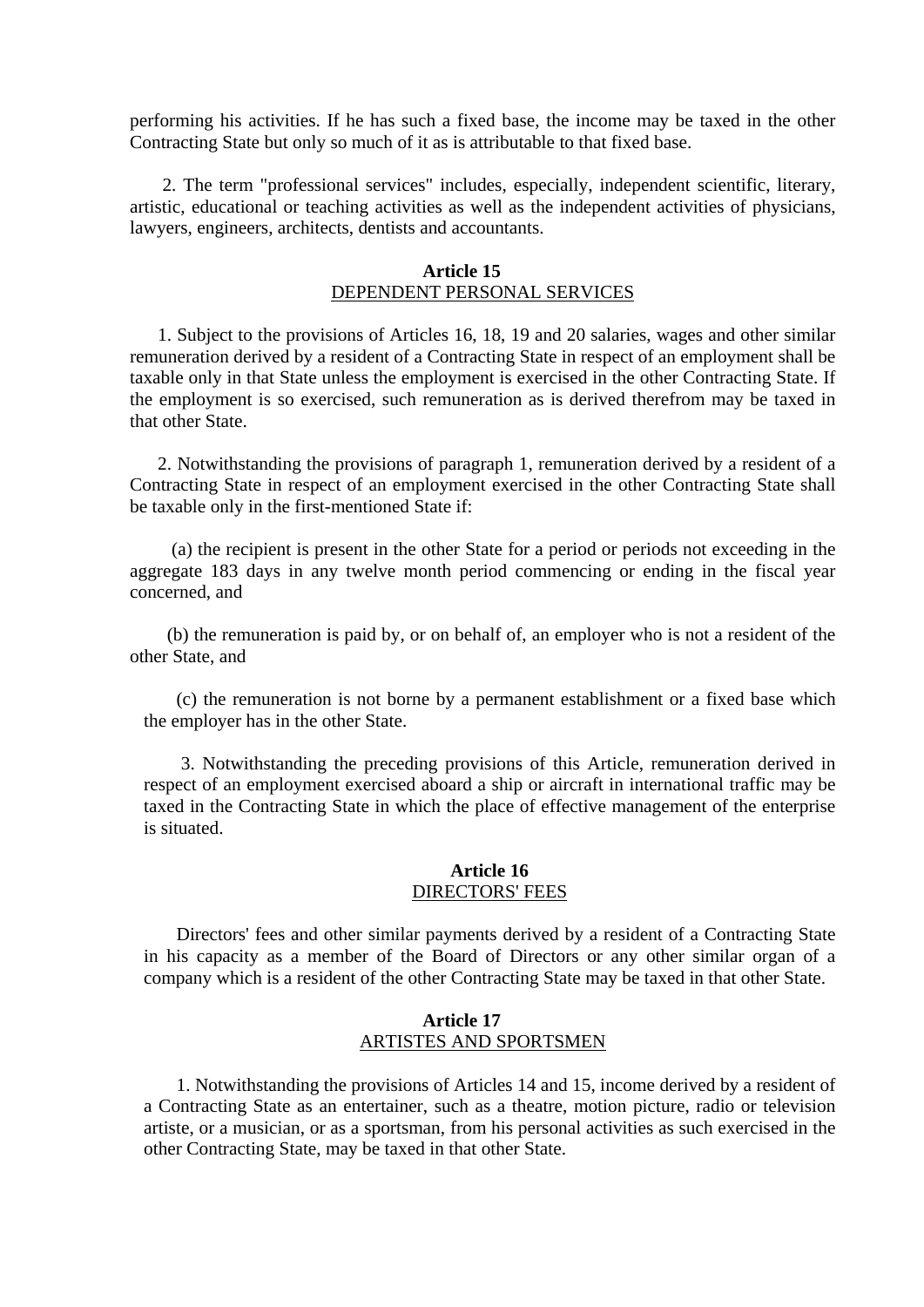2. Where income in respect of personal activities exercised by an entertainer or a sportsman in his capacity as such accrues not to the entertainer or sportsman himself but to another person, that income may, notwithstanding the provisions of Articles 7, 14 and 15, be taxed in the Contracting State in which the activities of the entertainer or sportsman are exercised.

 3. Notwithstanding the provisions of paragraphs 1 and 2, the income derived by an entertainer or a sportsman from the activities referred to in paragraph 1 performed within the framework of cultural or sport exchanges agreed to by the Governments of the Contracting States and carried out other than for the purpose of profit, shall be exempt from tax in the Contracting State in which these activities are exercised.

### **Article 18**  PENSIONS

 1. Subject to the provisions of paragraph 2 of Article 19, pensions and other similar remuneration paid to a resident of a Contracting State in consideration of past employment shall be taxable only in that State.

 2. If a resident of a Contracting State becomes a resident of the other Contracting State, payments received by such resident on the cessation of his employment in the firstmentioned State as severance payments (indemnities) or similar lump sum payments shall be taxable only in that first-mentioned Contracting State. In this paragraph, the expression "severance payments (indemnities)" includes any payment made in consequence of the termination of any office or employment of a person.

### **Article 19**  GOVERNMENT SERVICE

 1. a) Remuneration, other than a pension, paid by a Contracting State or a political or administrative subdivision or a local authority thereof to any individual in respect of services rendered to that State or subdivision or authority shall be taxable only in that State.

 b) However, such remuneration shall be taxable only in the other Contracting State if the services are rendered in that State and the individual is a resident of that State, who:

(i) is a national of that State, or

 (ii) did not become a resident of that State solely for the purpose of rendering the services.

 2. a) Any pension paid by, or out of funds created by, a Contracting State or a political or administrative subdivision or a local authority thereof to any individual in respect of services rendered to that State or subdivision or authority shall be taxable only in that State.

 b) However, such pension shall be taxable only in the other Contracting State if the individual is a national of and a resident of that State.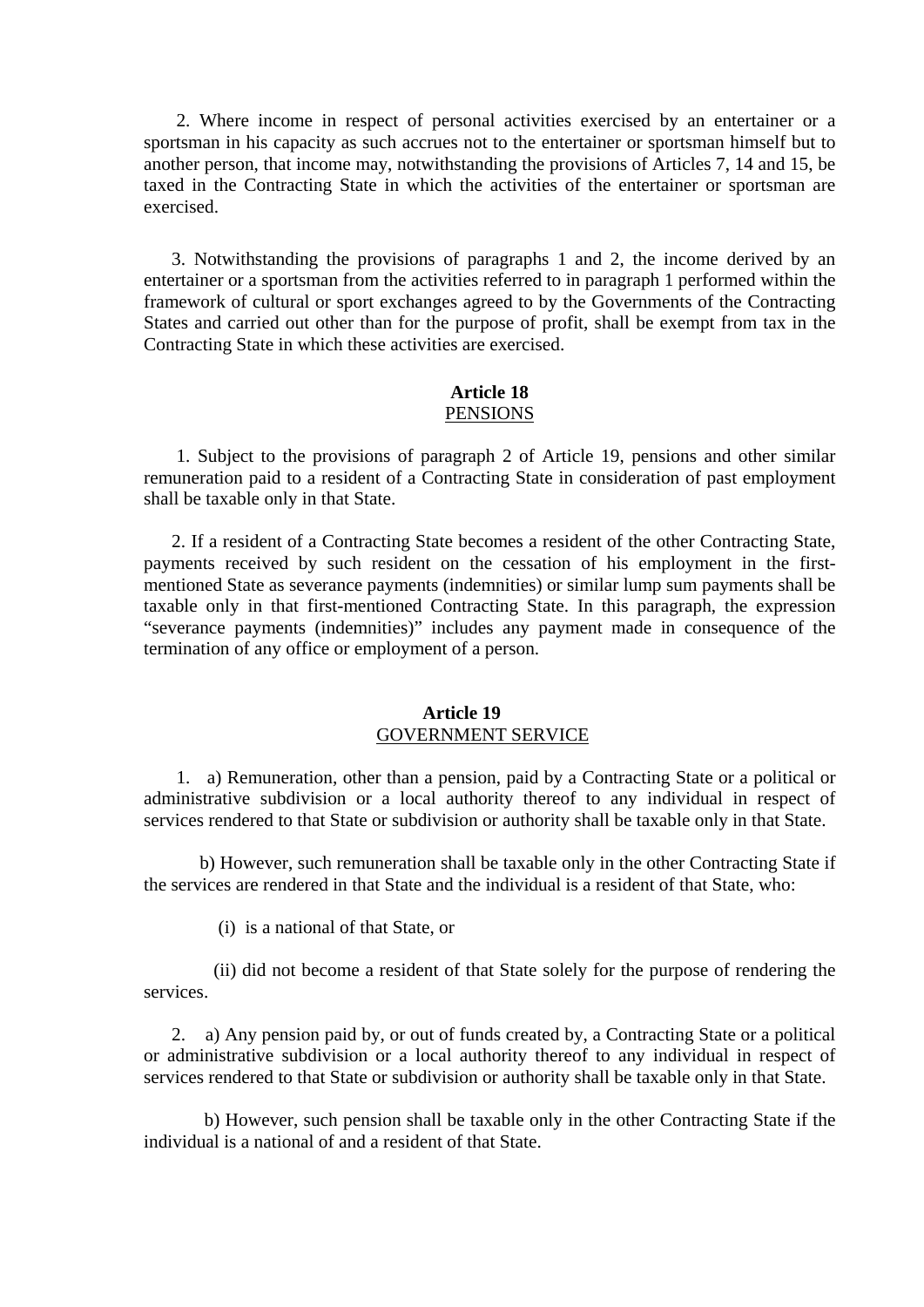3. The provisions of Articles 15, 16 and 18 shall apply to remunerations or pensions in respect of services rendered in connection with business carried on by one of the Contracting State or a political or administrative subdivision or a local authority thereof.

#### **Article 20**  PROFESSORS AND TEACHERS

 A professor or teacher who makes a temporary visit to a Contracting State for a period not exceeding two years for the purpose of teaching or conducting research at a university, college, school or other educational institution, and who is, or immediately before such visit was, a resident of the other Contracting State shall be exempt from tax in the first-mentioned Contracting State in respect of remuneration for such teaching or research.

### **Article 21 STUDENTS**

 Payments which a student or business apprentice who is or was immediately before visiting a Contracting State a resident of the other Contracting State and who is present in the first-mentioned Contracting State solely for the purpose of his education or training receives for the purpose of his maintenance, education or training shall not be taxed in that State, provided that such payments arise from sources outside that State.

# **Article 22**  OTHER INCOME

 1. Items of income of a resident of a Contracting State, wherever arising, not dealt with in the foregoing Articles of this Convention shall be taxable only in that State.

 2. The provisions of paragraph 1 shall not apply to income, other than income from immovable property as defined in paragraph 2 of Article 6, if the recipient of such income, being a resident of a Contracting State, carries on business in the other Contracting State through a permanent establishment situated therein, or performs in that other State independent personal services from a fixed base situated therein, and the right or property in respect of which the income is paid is effectively connected with such permanent establishment or fixed base. In such case the items of income are taxable in that other Contracting State according to its own law.

 3. Where, by reason of a special relationship between the persons who have carried on activities from which income referred to in paragraph 1 are derived, the payment for such activities exceeds the amount which would have been agreed upon by independent persons, the provisions of paragraph 1 shall apply only to the last mentioned amount. In such case, the excess part of the payment shall remain taxable according to the law of each Contracting State, due regard being had to the other provisions of this Convention.

### **Article 23 CAPITAL**

 1. Capital represented by immovable property referred to in Article 6, owned by a resident of a Contracting State and situated in the other Contracting State, may be taxed in that other State.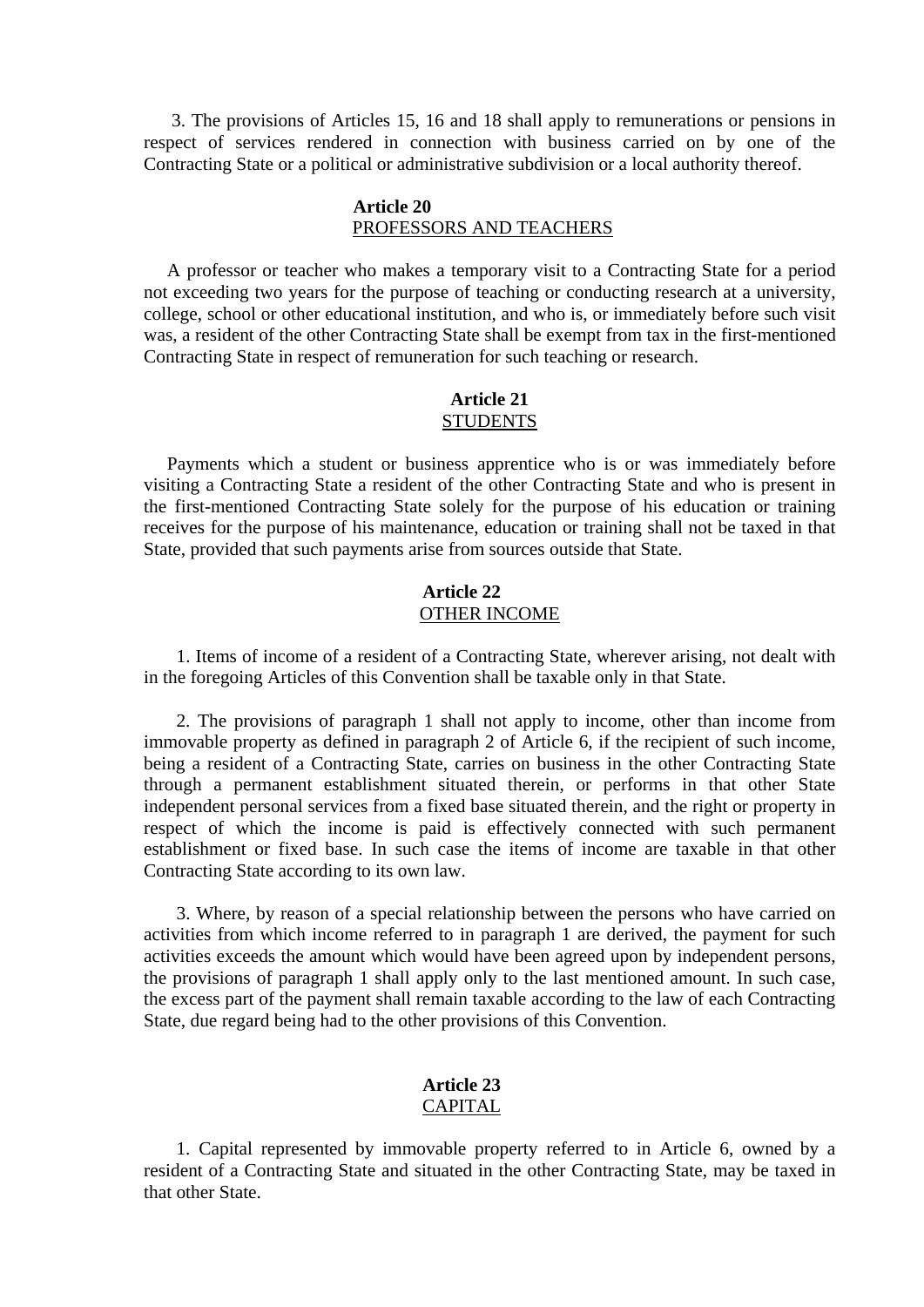2. Capital represented by movable property forming part of the business property of a permanent establishment which an enterprise of a Contracting State has in the other Contracting State or by movable property pertaining to a fixed base available to a resident of a Contracting State in the other Contracting State for the purpose of performing independent personal services may be taxed in that other State.

 3. Capital represented by ships and aircraft operated in international traffic and by movable property pertaining to the operation of such ships and aircraft, shall be taxable only in the Contracting State, in which the place of effective management of the enterprise is situated.

 4. All other elements of capital of a resident of a Contracting State shall be taxable only in that State.

#### **Chapter IV**

#### METHODS FOR ELIMINATION OF DOUBLE TAXATION

#### **Article 24**  ELIMINATION OF DOUBLE TAXATION

 1. It is agreed that double taxation shall be avoided in accordance with the following paragraphs of this Article.

2. In the case of Armenia:

 Where a resident of Armenia derives income or owns capital which, in accordance with the provisions of this Convention, may be taxed in Italy, Armenia shall allow as a deduction from the tax on the income of that resident an amount equal to the income tax paid in Italy; and as a deduction from the tax on the capital of that resident, an amount equal to the capital tax paid in Italy. Such deduction in either case shall not, however, exceed that part of the income tax or capital tax, as computed before the deduction is given, which is attributable, as the case may be, to the income or the capital which may be taxed in Italy.

#### 3. In the case of Italy:

 If a resident of Italy owns items of income which are taxable in Armenia, Italy, in determining its income taxes specified in Article 2 of this Convention, may include in the basis upon which such taxes are imposed the said items of income, unless specific provisions of this Convention otherwise provide.

 In such a case, Italy shall deduct from the taxes so calculated the income tax paid in Armenia but in an amount not exceeding that proportion of the aforesaid Italian tax which such items of income bear to the entire income.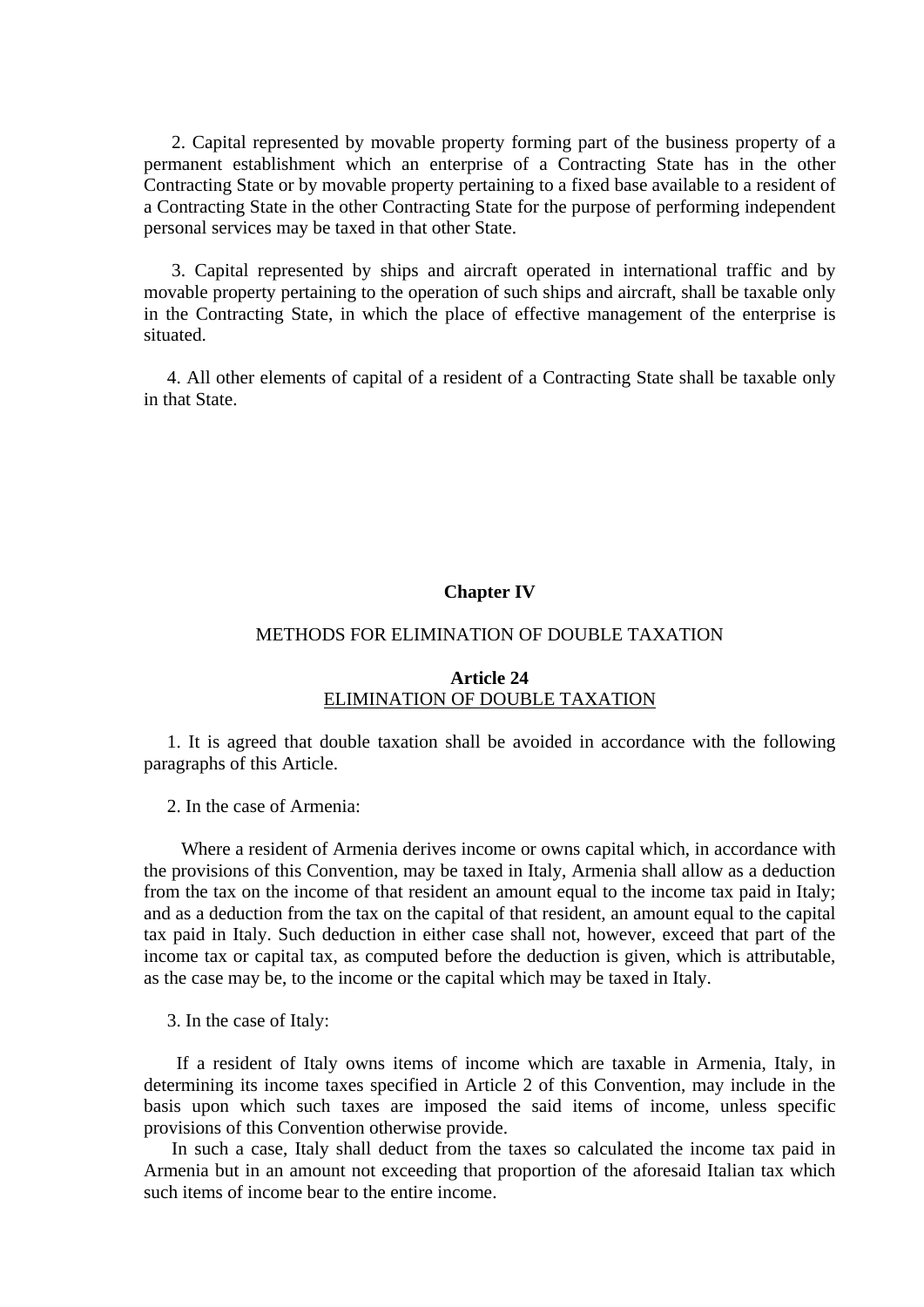However, no deduction will be granted if the item of income is subjected in Italy to a final withholding tax by request of the recipient of the said income in accordance with the Italian law.

4. Where in accordance with any provision of the Convention income derived or capital owned by a resident of a Contracting State is exempt from tax in that State, such State may nevertheless, in calculating the amount of tax on the remaining income or capital of such resident, take into account the exempted income or capital.

# **Chapter V**

#### Special Provisions

### **Article 25**  NON-DISCRIMINATION

 1. Nationals of a Contracting State shall not be subjected in the other Contracting State to any taxation or any requirement connected therewith which is other or more burdensome than the taxation and connected requirements to which nationals of that other State in the same circumstances are or may be subjected. This provision shall, notwithstanding the provisions of Article 1, also apply to persons who are not residents of one or both of the Contracting States.

 2. The taxation on a permanent establishment which an enterprise of a Contracting State has in the other Contracting State shall not be less favourably levied in that other State than the taxation levied on enterprises of that other State carrying on the same activities. This provision shall not be construed as obliging a Contracting State to grant to residents of the other Contracting State any personal allowances, reliefs and reductions for taxation purposes on account of civil status or family responsibilities which it grants to its own residents.

 3. Except where the provisions of paragraph 1 of Article 9, paragraph 7 of Article 11, or paragraph 6 of Article 12, apply, interest, royalties and other disbursements paid by an enterprise of a Contracting State to a resident of the other Contracting State shall, for the purpose of determining the taxable profits of such enterprise, be deductible under the same conditions as if they had been paid to a resident of the first-mentioned State. Similarly, any debts of an enterprise of a Contracting State to a resident of the other Contracting State shall, for the purpose of determining the taxable capital of such enterprise, be deductible under the same conditions as if they had been contracted to a resident of the first-mentioned State.

 4. Enterprises of a Contracting State, the capital of which is wholly or partly owned or controlled, directly or indirectly, by one or more residents of the other Contracting State, shall not be subjected in the first-mentioned Contracting State to any taxation or any requirement connected therewith which is other or more burdensome than the taxation and connected requirements to which other similar enterprises of that first-mentioned State are or may be subjected.

 5. The provisions of this Article shall, notwithstanding the provisions of Article 2, apply to taxes of every kind and description.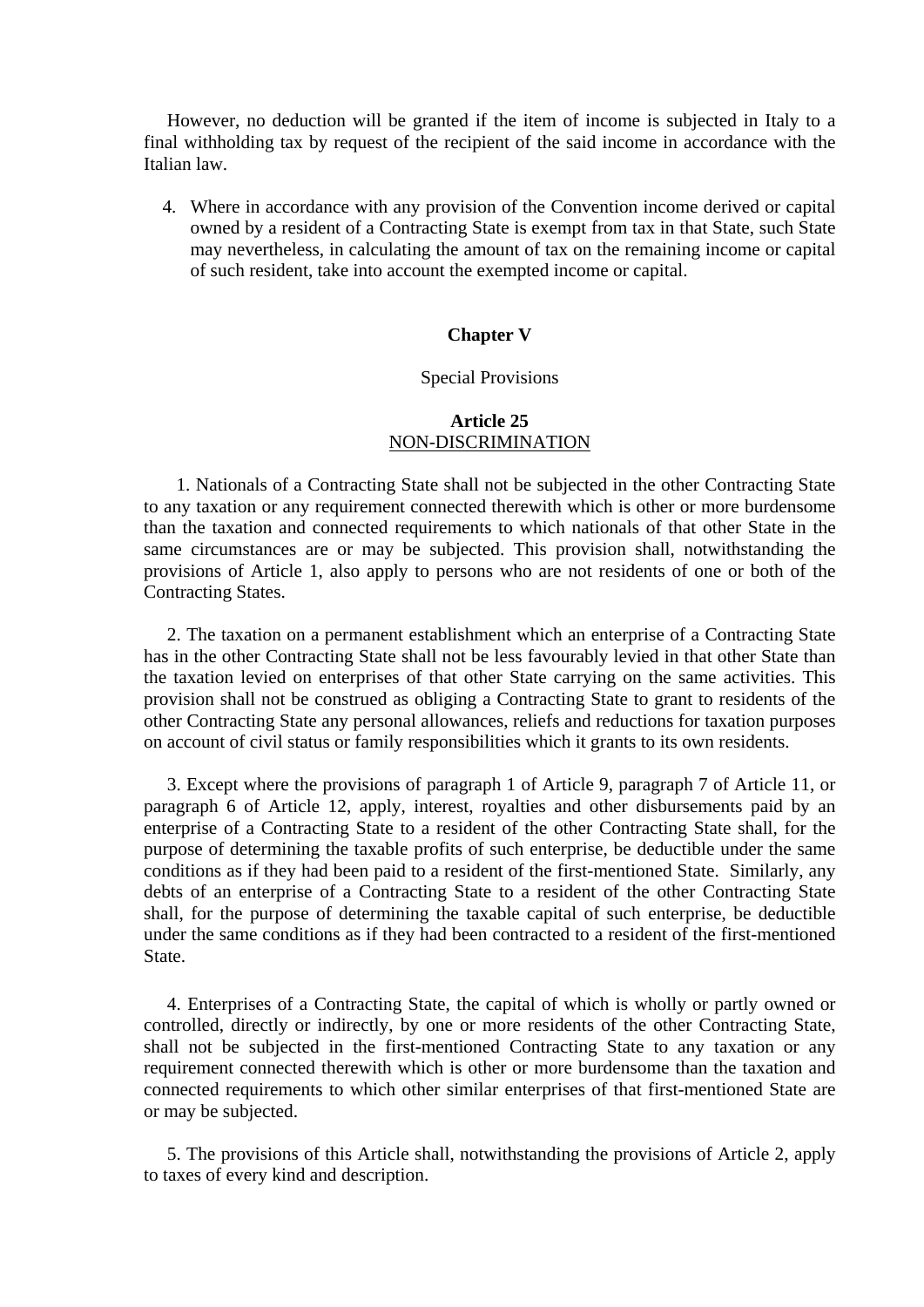6. However, the provisions mentioned in the previous paragraph of this Article shall not limit the application of the domestic provisions for the prevention of fiscal evasion and tax avoidance.

### **Article 26**  MUTUAL AGREEMENT PROCEDURE

 1. Where a person considers that the actions of one or both of the Contracting States result or will result for him in taxation not in accordance with the provisions of this Convention, he may, irrespective of the remedies provided by the domestic law of those States, present his case to the competent authority of the Contracting State of which he is a resident or, if his case comes under paragraph 1 of Article 25, to that of the Contracting State of which he is a national. The case must be presented within three years from the first notification of the action resulting in taxation not in accordance with the provisions of the Convention.

 2. The competent authority shall endeavour, if the objection appears to it to be justified and if it is not itself able to arrive at a satisfactory solution, to resolve the case by mutual agreement with the competent authority of the other Contracting State, with a view to the avoidance of taxation not in accordance with the Convention. Any agreement reached shall be applied notwithstanding any time limits in the domestic law of the Contracting States.

 3. The competent authorities of the Contracting States shall endeavour to resolve by mutual agreement any difficulties or doubts arising as to the interpretation or application of the Convention. They may also consult together for the elimination of double taxation in cases not provided for in this Convention.

 4. The competent authorities of the Contracting States may communicate with each other directly for the purpose of reaching an agreement in the sense of the preceding paragraphs. When it seems advisable in order to reach agreement to have an oral exchange of opinions, such exchange may take place through a Commission consisting of representatives of the competent authorities of the Contracting States.

 5. In the cases provided for in the preceding paragraphs, if the competent authorities of the Contracting States do not reach an agreement for the avoidance of double taxation within two years from the date on which the case has been first presented to one of them, and the  $taryaryer(s)$  agree(s) to be bound by the decision of an arbitration board, the competent authorities may establish such an arbitration board for each specific case, which is entrusted with giving an expert opinion on the method for the elimination of double taxation. The board can only be established if the parties concerned previously waive - without any reservations or conditions - the pending legal proceedings at the domestic court.

 The arbitration board shall consist of three members appointed in the following manner: each competent authority shall appoint a member and the two members shall appoint by mutual agreement the Chairman who shall be chosen among independent experts from either Contracting State or from another OECD member country.

 When giving its opinion, the arbitration board shall apply the provisions of this Convention and the principles of international law, taking into account the domestic laws of the Contracting States. The arbitration board shall establish its own rules of procedure.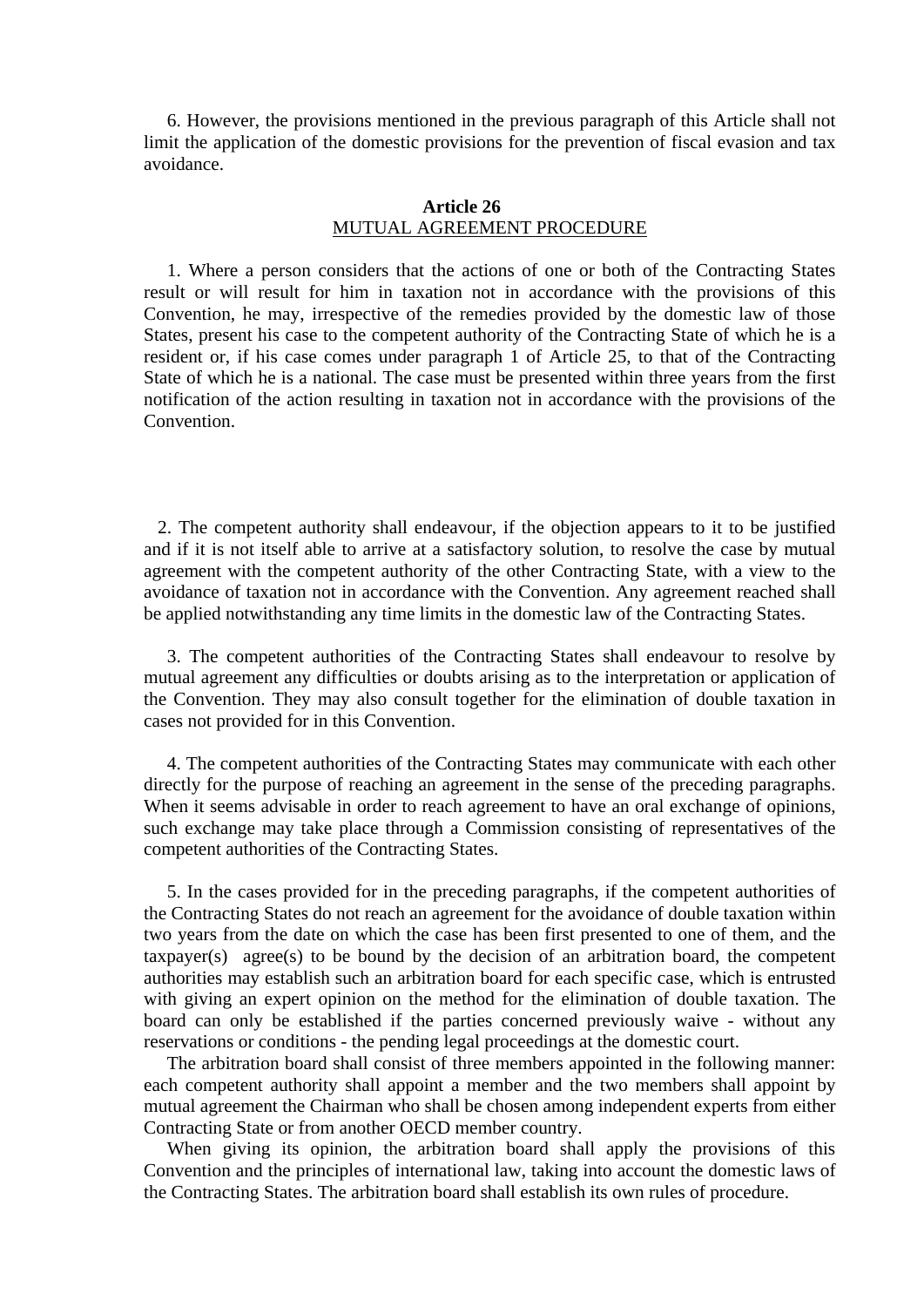The person concerned may upon request be heard or be represented before the arbitration board and, when requested by the board, such person shall appear before it or appoint a representative for such purpose.

 6. The opinion of the arbitration board shall be given within six months from the date on which the case has been presented. The board shall rule with a majority vote of its members. In case of divergence of the voting of the members appointed by each competent authority, the Chairman's vote shall prevail.

 Within six months from the date on which the arbitration board has expressed its expert opinion, the competent authorities shall, by mutual agreement, adopt measures aiming at removing the reason of the tax dispute.

 The measures so adopted may also not comply with the opinion of the arbitration board. If the competent authorities do not reach an agreement to remove the reason of the tax dispute within six months from the date on which the arbitration board has expressed its opinion, they shall comply with and execute such opinion.

 7. Costs for the arbitration procedure shall be divided equally between the Contracting States.

# **Article 27**  EXCHANGE OF INFORMATION

 1. The competent authorities of the Contracting States shall exchange such information as is necessary for carrying out the provisions of this Convention or of the domestic laws concerning taxes of every kind and description imposed on behalf of the Contracting States, or of their political or administrative subdivisions or local authorities, insofar as the taxation thereunder is not contrary to the Convention as well as to prevent fiscal evasion. The exchange of information is not restricted by Articles 1 and 2. Any information received by a Contracting State shall be treated as secret in the same manner as information obtained under the domestic laws of the State and shall be disclosed only to persons or authorities (including courts and administrative bodies) concerned with the assessment or collection of, the enforcement or prosecution in respect of, or the determination of appeals in relation to, the taxes referred to in the first sentence. Such persons or authorities shall use the information only for such purposes. They may disclose the information in public court proceedings or in judicial decisions.

 2. In no case shall the provisions of paragraph 1 be construed so as to impose on a Contracting State the obligation:

 (a) to carry out administrative measures at variance with the laws or the administrative practice of that or of the other Contracting State;

 (b) to supply information which is not obtainable under the laws or in the normal course of the administration of that or of the other Contracting State;

 (c) to supply information which would disclose any trade, business, industrial, commercial or professional secret or trade process or information, the disclosure of which would be contrary to public policy (ordre public).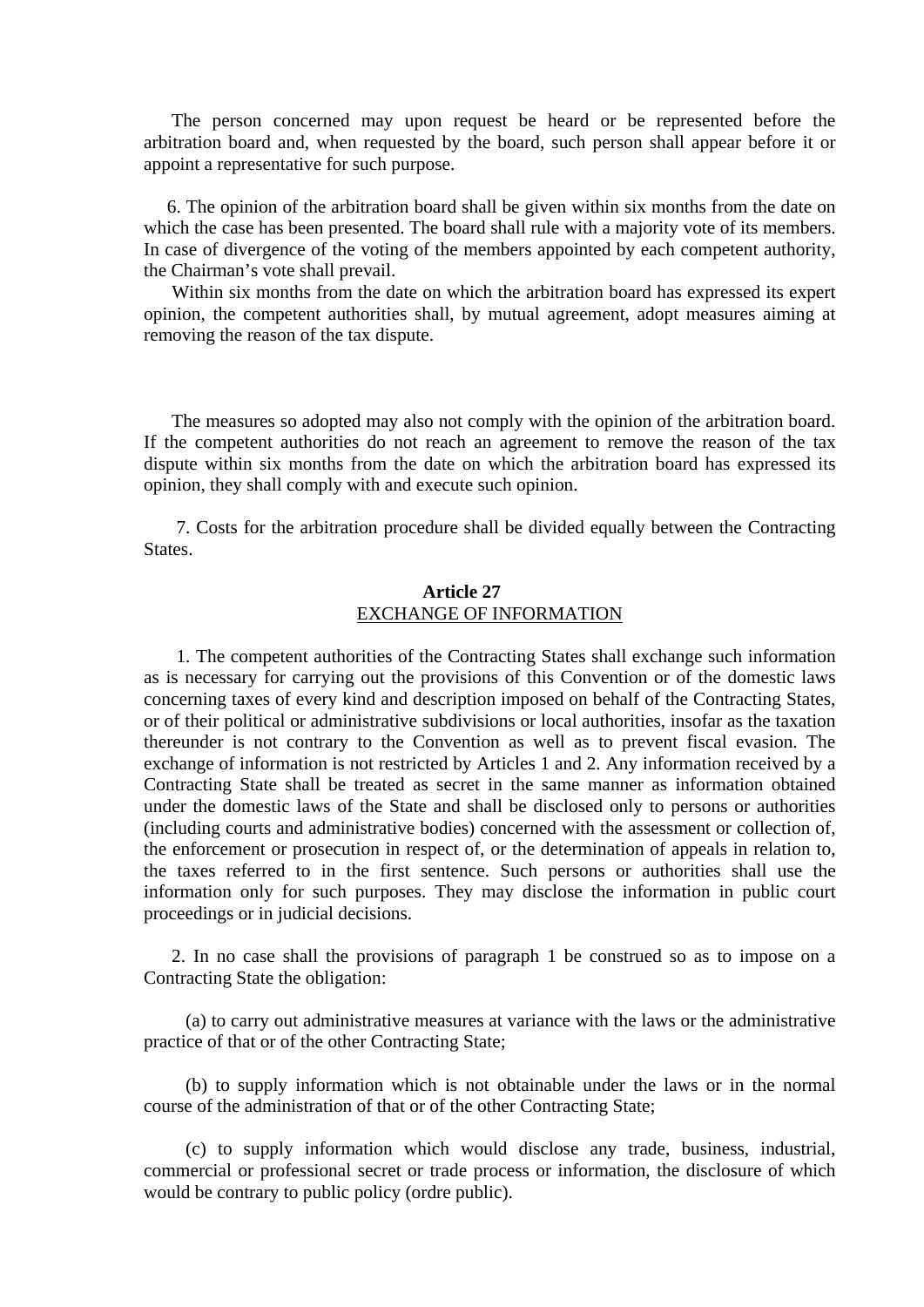# **Article 28**  DIPLOMATIC AGENTS AND CONSULAR OFFICERS

 Nothing in this Convention shall affect the fiscal privileges of diplomatic agents or consular officers under the general rules of international law or under the provisions of special agreements.

#### **Article 29 REFUNDS**

 1. Taxes withheld at the source in a Contracting State will be refunded by request of the taxpayer or of the State of which he is a resident if the right to collect the said taxes is affected by the provisions of this Convention.

 2. Claims for refund, that shall be produced within the time limit fixed by the law of the Contracting State which is obliged to carry out the refund, shall be accompanied by an official certificate of the Contracting State of which the taxpayer is a resident certifying the existence of the conditions required for being entitled to the application of the allowances provided for by this Convention.

 3. The competent authorities of the Contracting States shall by mutual agreement settle the mode of application of this Article, in accordance with the provisions of Article 26 of this Convention.

#### **Chapter VI**

#### Final Provisions

### **Article 30**  ENTRY INTO FORCE

 1. This Convention shall be ratified and the instruments of ratification shall be exchanged as soon as possible.

 2. The Convention shall enter into force upon the exchange of the instruments of ratification and its provisions shall have effect:

 (a) in respect of taxes withheld at source, to amounts derived on or after 1st January in any calendar year next following that in which the Convention enters into force;

 (b) in respect of other taxes on income and on capital, to taxes chargeable for any taxable period beginning on or after 1st January in any calendar year next following that in which the Convention enters into force.

# **Article 31 TERMINATION**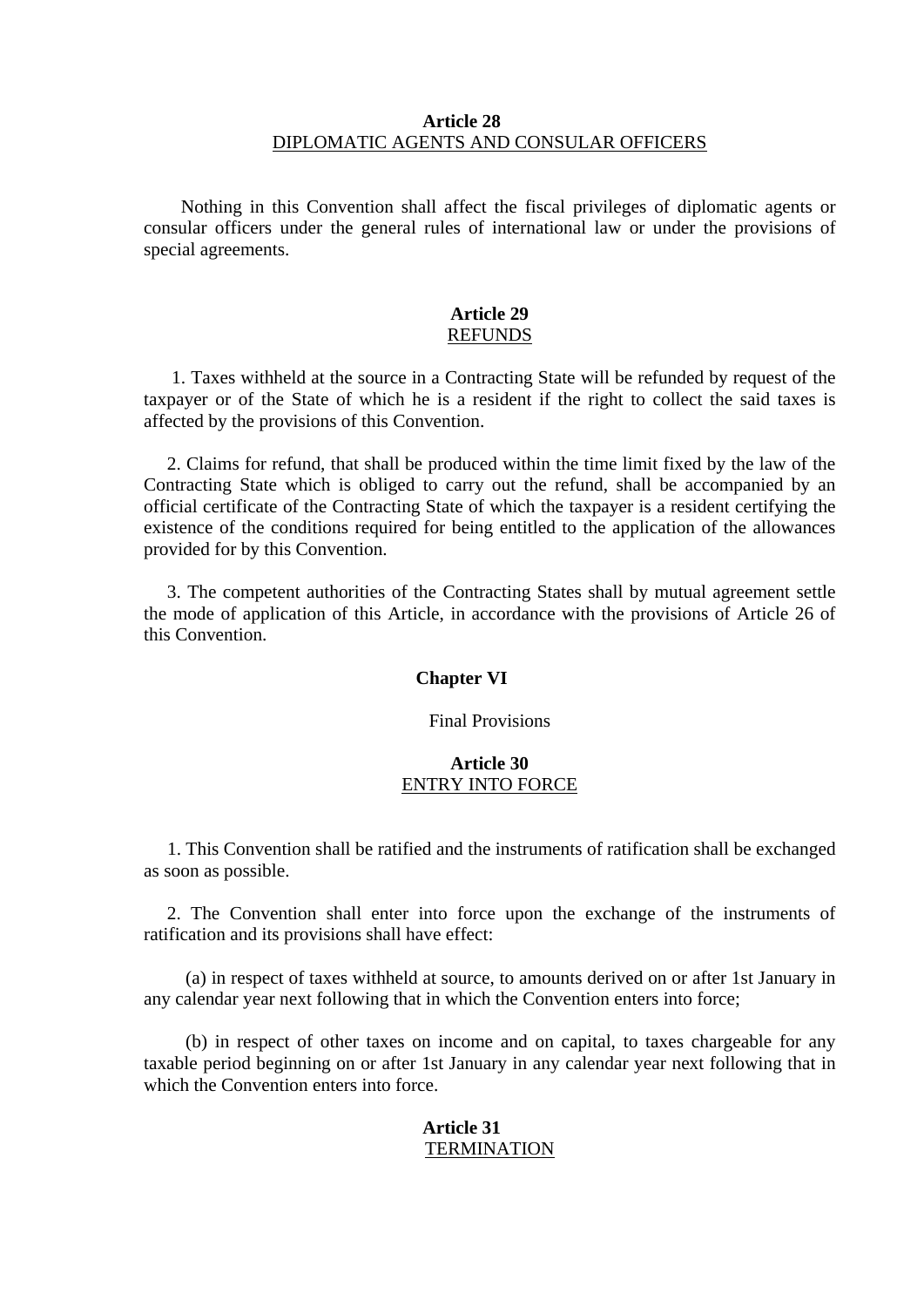This Convention shall remain in force until terminated by one of the Contracting States. Either Contracting State may terminate the Convention, through diplomatic channels, by giving notice of termination at least six months before the end of any calendar year after the period of five years from the date on which the Convention enters into force. In such event, the Convention shall cease to have effect:

 a) in respect of taxes withheld at source, to amounts derived on or after 1st January in the calendar year next following that in which the notice is given;

 b) in respect of other taxes on income and on capital, to taxes chargeable for any taxable period beginning on or after 1st January in the calendar year next following that in which the notice is given.

# IN WITNESS THEREOF THE UNDERSIGNED, DULY AUTHORIZED THERETO, HAVE SIGNED THIS CONVENTION.

 Done at Rome on June 14 2002, in duplicate, in the Armenian, Italian and English languages, all texts being equally authentic. In case of divergence on interpretation or application, the English text shall prevail.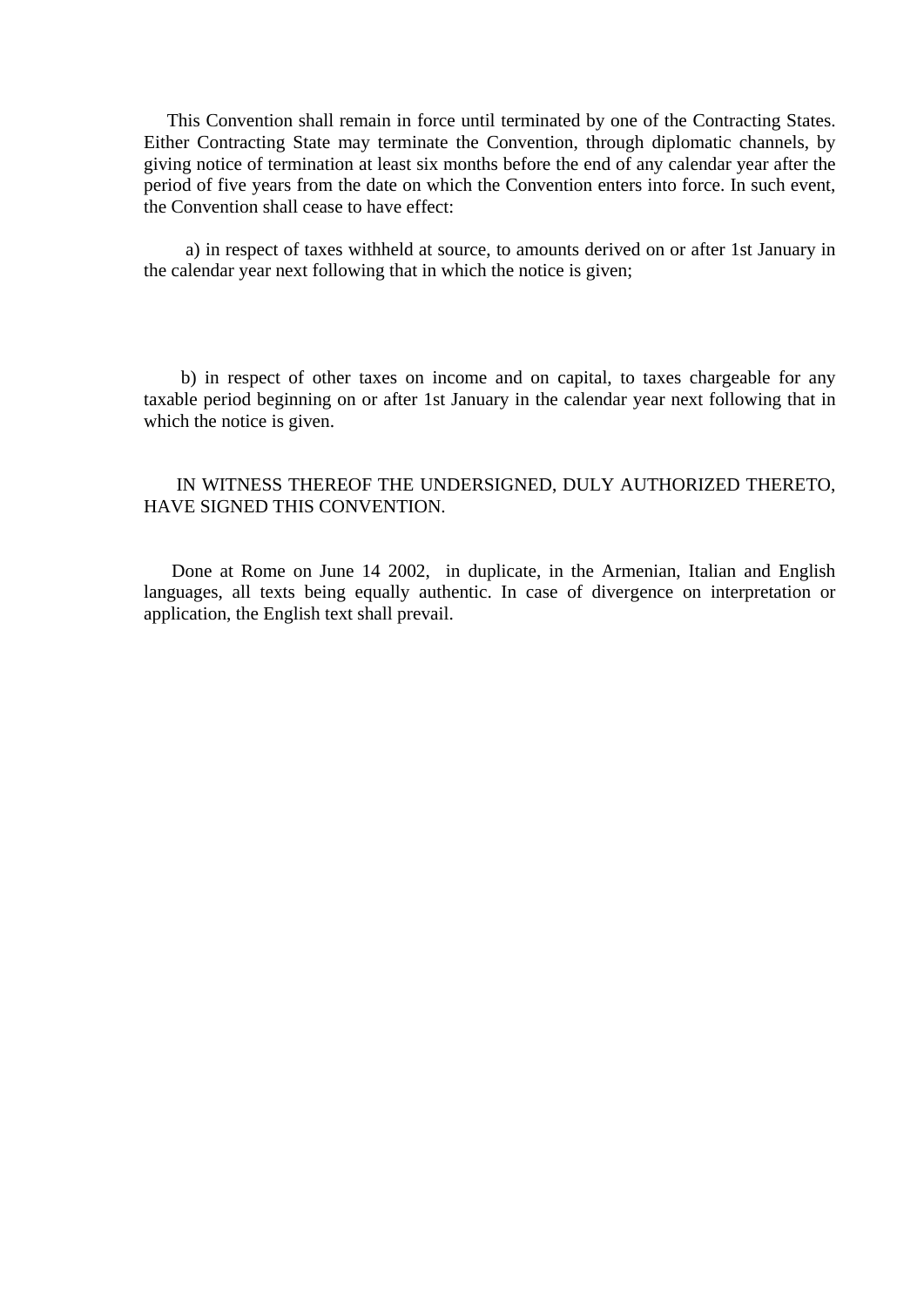# **ADDITIONAL PROTOCOL**

to the Convention between the Government of the Republic of Armenia and the Government of the Italian Republic for the avoidance of double taxation with respect to taxes on income and on capital and the prevention of fiscal evasion.

At the signing of the Convention concluded today between the Government of the Republic of Armenia and the Government of the Italian Republic for the avoidance of double taxation with respect to taxes on income and on capital and the prevention of fiscal evasion, the undersigned have agreed upon the following additional provisions which shall form an integral part of the said Convention.

It is understood that:

 1. For the purposes of this Convention, in determining the place of effective management must be taken into account also the place where the main and substantial activity of a person other than an individual is carried on.

 2. With reference to Article 2, paragraph 3, subparagraph b), if Italy will introduce in the future a tax on capital, this Convention shall apply to such tax, and double taxation shall be avoided according to the provisions of Article 24 of the Convention.

 3. With reference to Article 4, paragraph 1 the expression "resident of a Contracting State" also includes that State and any political or administrative subdivision or local authority thereof.

 4. With reference to Article 7, paragraph 3, the term "expenses which are incurred for the purposes of the permanent establishment" means the expenses directly connected with the activity of the permanent establishment.

 5. With further reference to Article 7, paragraph 3, no deduction shall be allowed in respect of amounts, if any, paid (otherwise than towards reimbursement of actual expenses) by the permanent establishment to the head office of the enterprise or any of its other offices, by way of royalties, fees, or other similar payments in return for the use of patents or other rights, or by way of commission, for specific services performed or for management, or, except in the case of a banking enterprise, by way of interest on moneys lent to the permanent establishment. Likewise, no account shall be taken, in the determination of the profits of a permanent establishment, for amounts charged (otherwise than towards reimbursement of actual expenses) by the permanent establishment to the head office of the enterprise or any of its other offices, by way of royalties, fees, or other similar payments in return for the use of patents or other rights, or by way of commission for specific services performed or for management, or, except in the case of a banking enterprise, by way of interest on moneys lent to the head of the enterprise or any of its other offices.

 6. With reference to Article 8, profits from the operation in international traffic of ships or aircraft shall include:

 (a) profits derived from the rental on a bare boat basis of ships or aircraft used in international traffic,